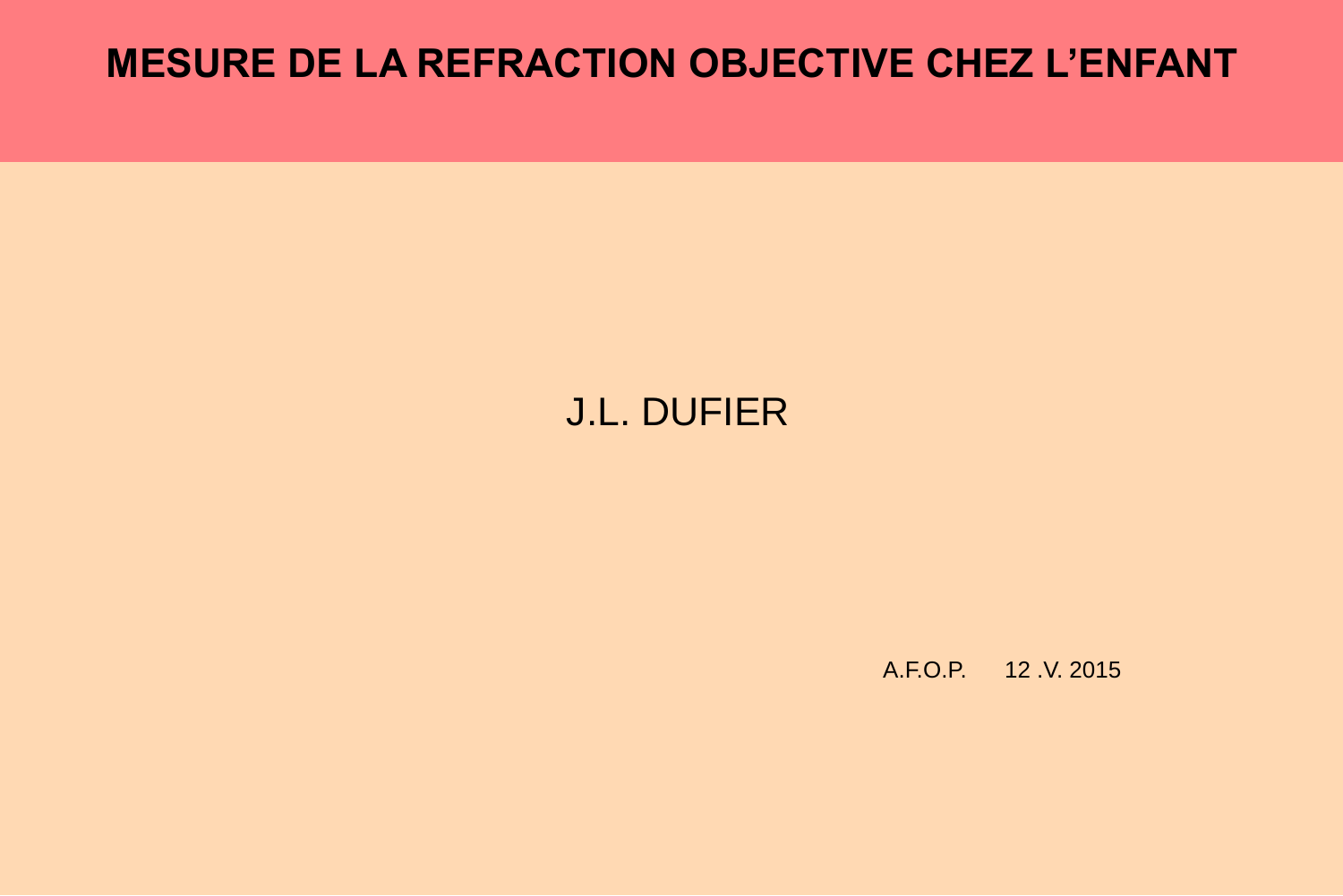# **SIGNES FONCTIONNELS D'APPEL**

#### FLECHISSEMENT SCOLAIRE

CEPHALEES FRONTALES LE SOIR

MANIFESTATIONS DES ANNEXES

ROUGEUR CONJONCTIVALE BLEPHARITE CHRONIQUE ORGELET CHALAZION

TRIADE ASTIGMATISME- HETEROPHORIE- BLEPHARITE CHRONIQUE

SENSATION DE VISION TROUBLE ( DOUBLE)

**STRABISME** 

MICROPSIE……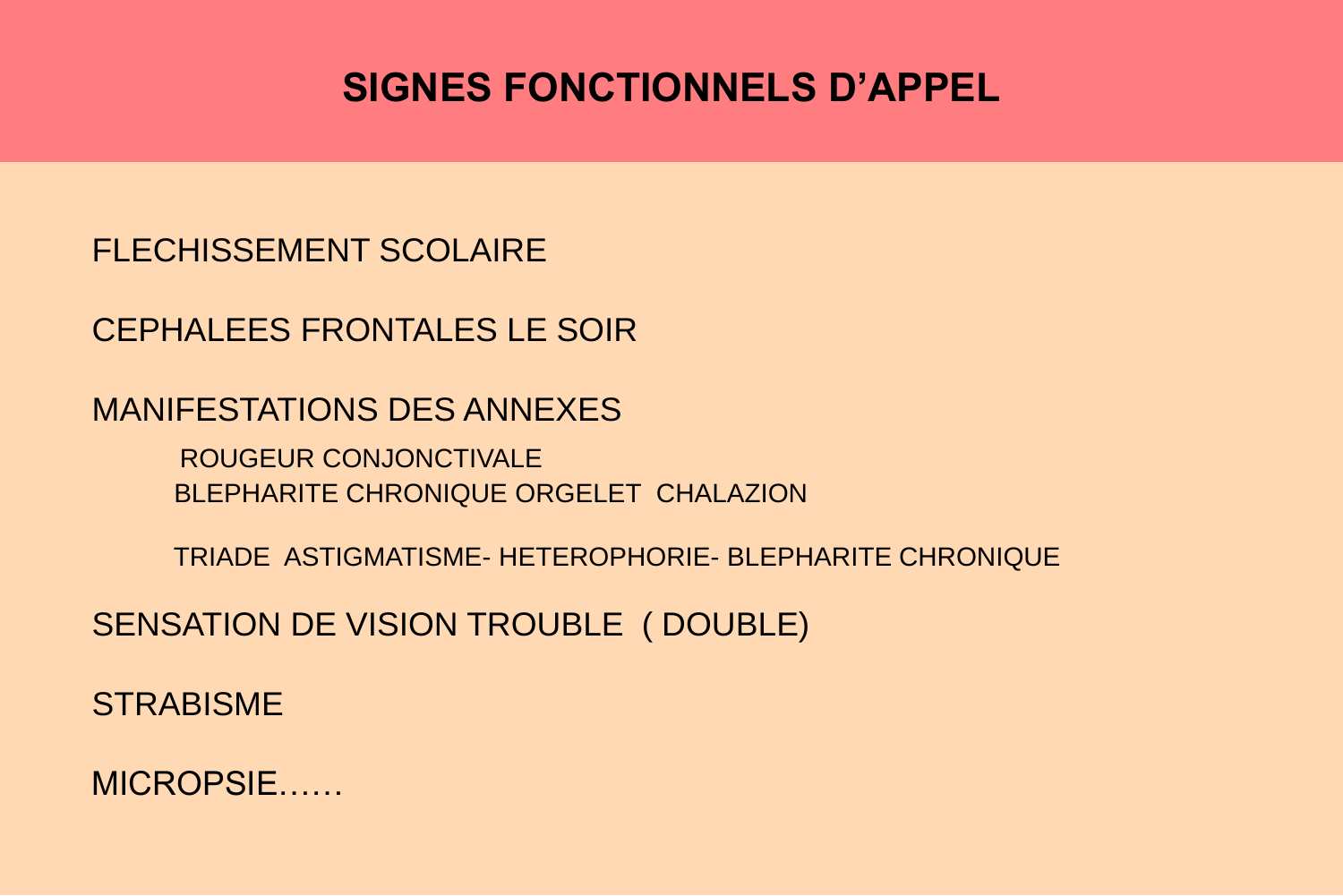# **REFRACTION OBJECTIVE**

# ENFANT RESERVE ACCOMMODATIVE **14 D**

## SEUL L' EXAMEN SOUS CYCLOPLEGIE PERMET

- **-** MESURE OBJECTIVE DE LA RÉFRACTION
- **-** SUPPRESSION DE L' INEVITABLE ACCOMMODATION D' INSTRUMENT
- **-** CORRECTION OPTIQUE TOTALE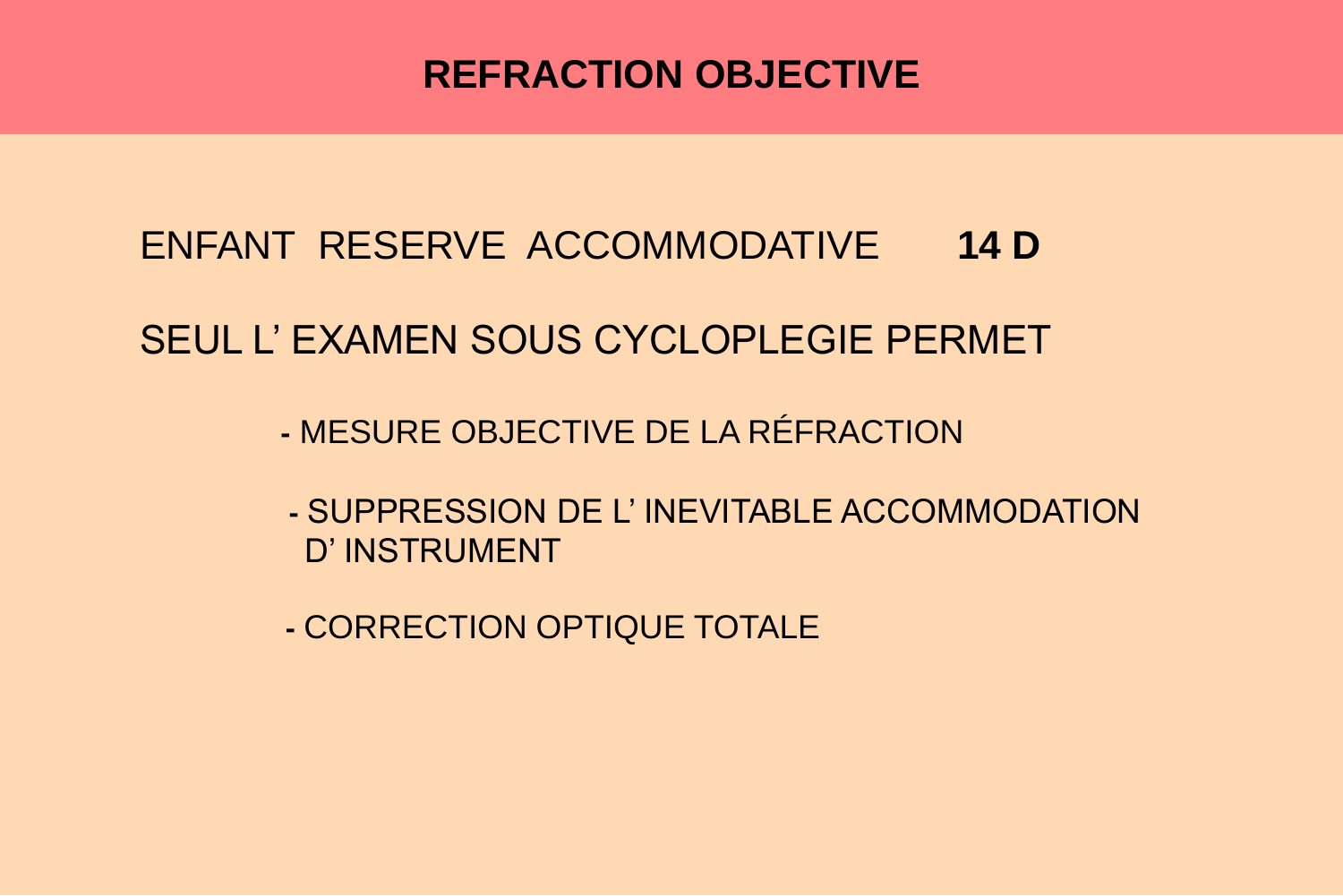# **REFRACTION OBJECTIVE**

AUGUST. K. 20 IX 2010 P 10 279 5.XII.14 ADRESSE POUR STRABISME CONVERGENT RECENT « AMBLYOPIE RELATIVE OG » S/C 8/10 R2 WI S/C 2/10 R2W1 F0DG NORMAUX ET 20 E'T 25 ODF RA --7.50 ( +1.00 à 20 ) --5.5  $-6.75$  (+0.50 à 62 )  $-6.75$  (+0.25 à 0 ) --6.50 (+0.50 à 71) --6.25 (+O.25 à 94 ) --7.00 (+0.75 à 60) --6.00 ( + 0.25 à 92 ) --7.75 (+ 1.75 à 45) --6.00 ( + 0.25 à 91 ) --6.75 (+0.25 à 44) --6.00 ( + 0.25 à 90 ) --7.25 ( +1.00 à 27) -- 5.75  $-7.25$  (+1.00 à 28 )  $-6.25$  ( + 0.25 à 54 ) **--7.00 ( +0.75 à 45 ) --6.00 ( + 0.25 à 91)** 23. XII.14 VU SOUS ATROPINE 0.5% MATIN ET SOIR SIX JOURS RA + 3.00 + 2.50 10.IV.15 + 3.00 10/10 R2 W1 + 2.50 1O/10 R2W1 **ORTHOPHORIQUE**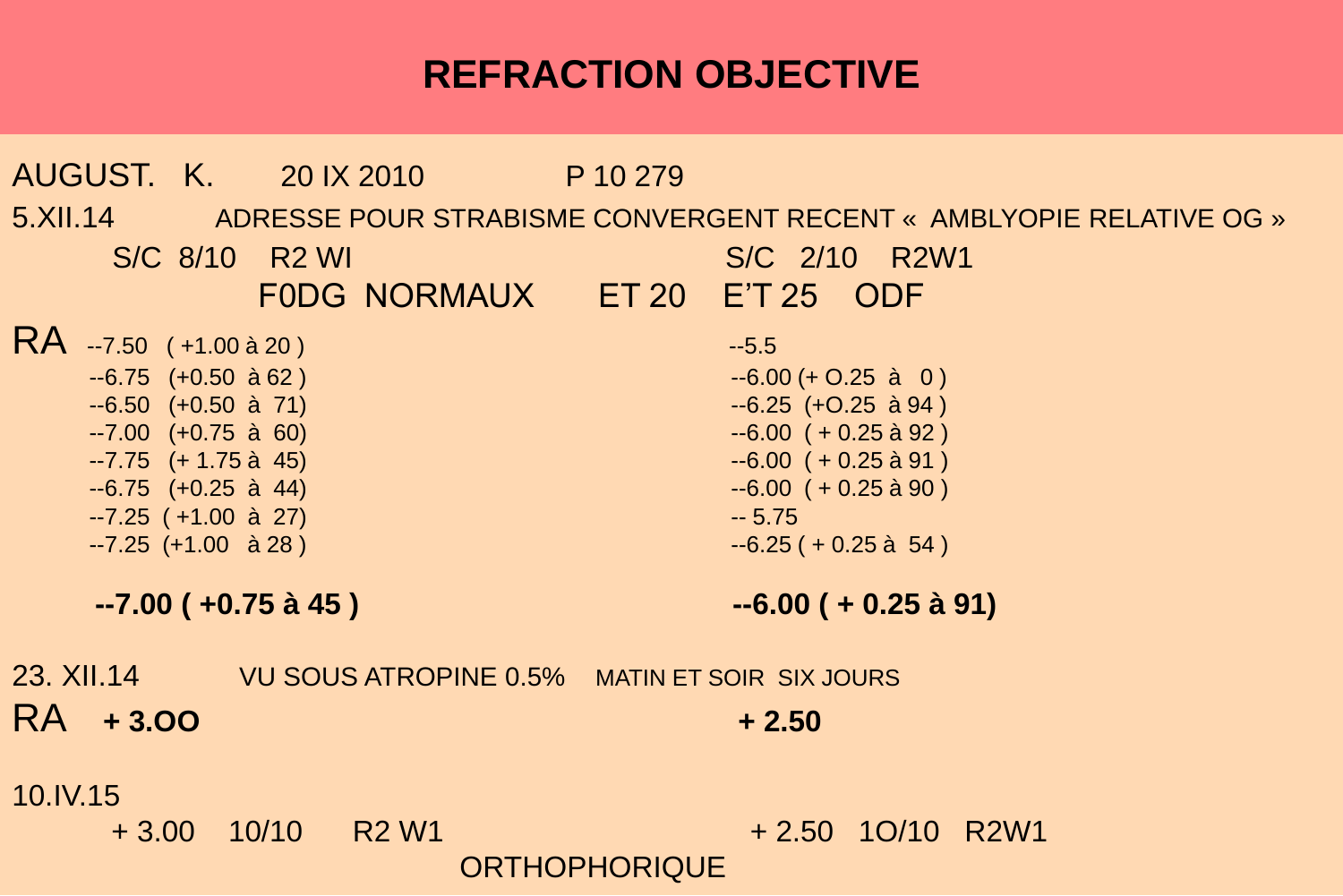# **REFRACTION OBJECTIVE SOUS CYCLOPLEGIE**

# ATROPINE CYCLOPENTOLATE TROPICAMIDE

# QUELLE TECHNIQUE CHOISIR ?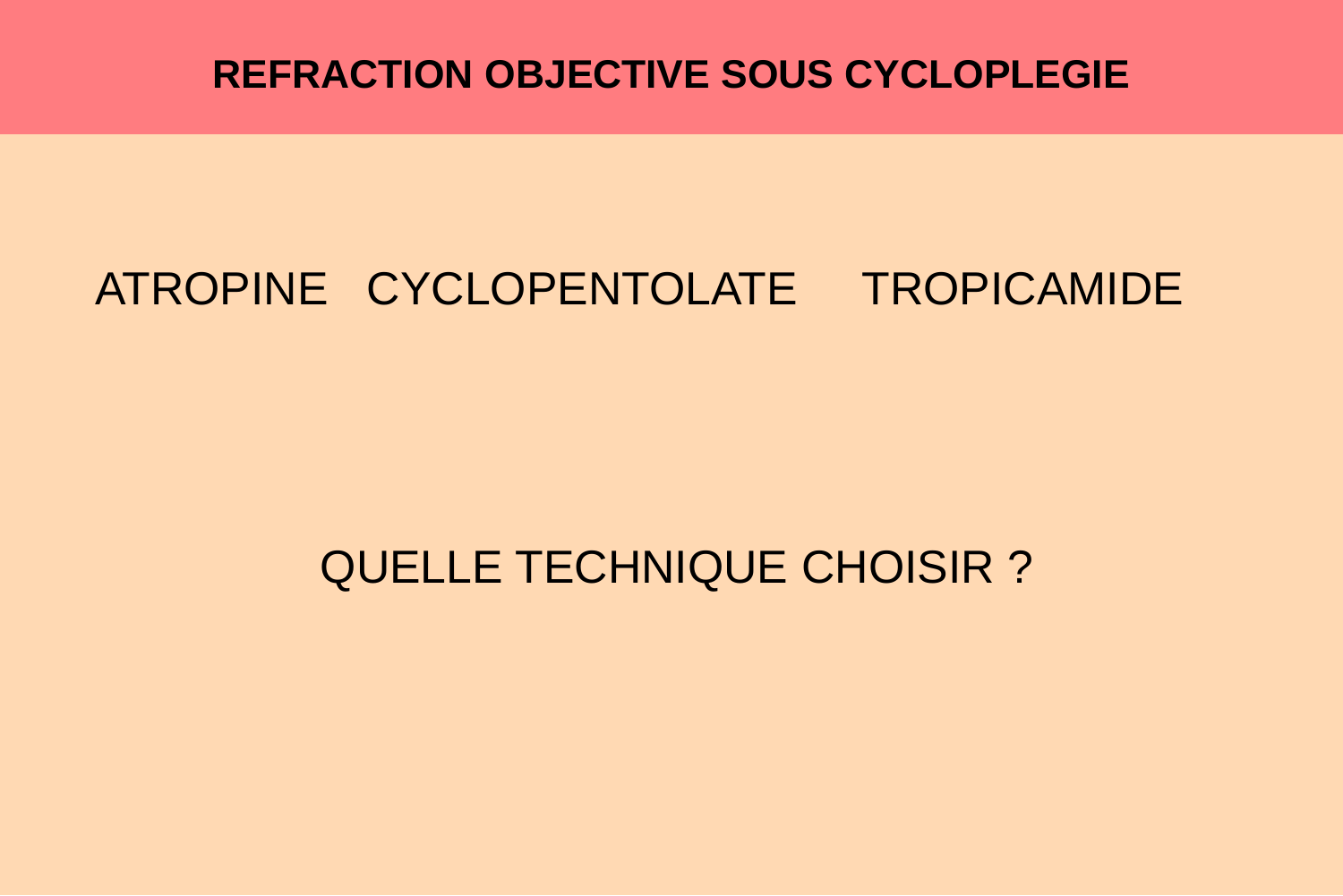# **REFRACTION OBJECTIVE ETUDE**

#### ENFANTS ET METHODE

#### SERIE CONSECUTIVE DE 36 YEUX DE 18 ENFANTS 12 GARÇONS ET 6 FILLES AGE MOYEN 3 ANS (21 MOIS A 9 ANS)

MOTIFS DE CONSULTATION

| <b>STRABISME CONVERGENT</b>                 |   |
|---------------------------------------------|---|
| DIFFICULTÉS SCOLAIRES, PAR FATIGUE VISUELLE | 5 |
| SPASMES D'ACCOMMODATION                     |   |
| <b>CÉPHALÉS PERSISTANTES</b>                |   |
| <b>BILAN DE SURDITÉ</b>                     |   |
| <b>EXAMEN SYSTÉMATIQUE DANS LA FRATRIE</b>  |   |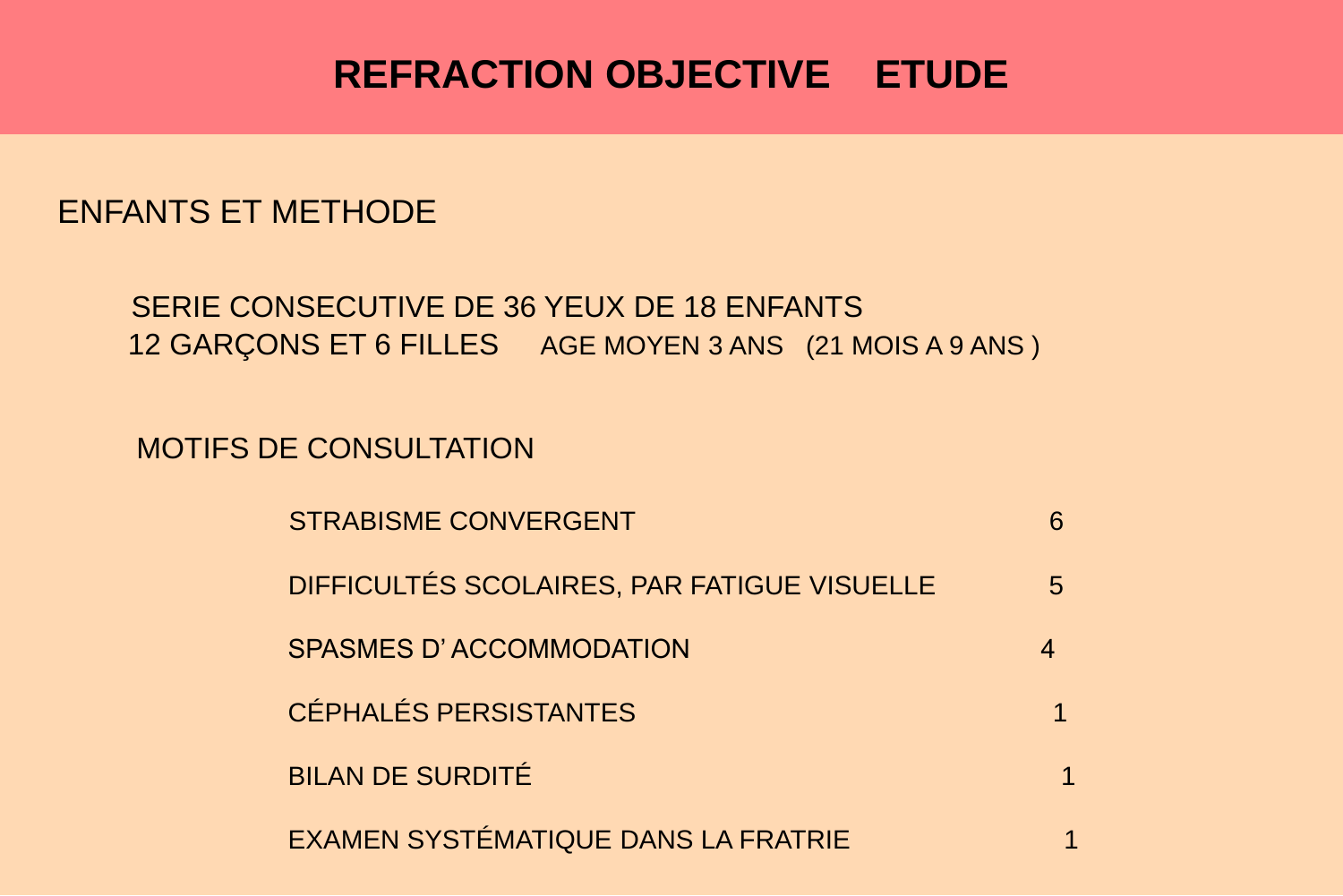# **REFRACTION OBJECTIVE ETUDE**

MATERIEL ET METHODE

-CYCLOPENTOLATE TROPICAMIDE VERSUS ATROPINE TROPICAMIDE 1 INSTILLATION 2 GOUTTES 20 MN AV. EXAMEN

 $CYCLOPENTOLATE$  3 INSTILLATIONS  $\hat{A}$  5 MN  $\degree$  2 GOUTTES  $\degree$  45 MN  $\degree$  AV.

ATROPINE 0,3 % JUSQU'A 3 ANS 0,5 % AU-DELA DE 3 ANS 2 GOUTTES MATIN ET SOIR 6,5 JOURS AV.

-MESURES : RÉFRACTEUR OBJECTIF AUTOMATIQUE PORTABLE A INFRA - ROUGE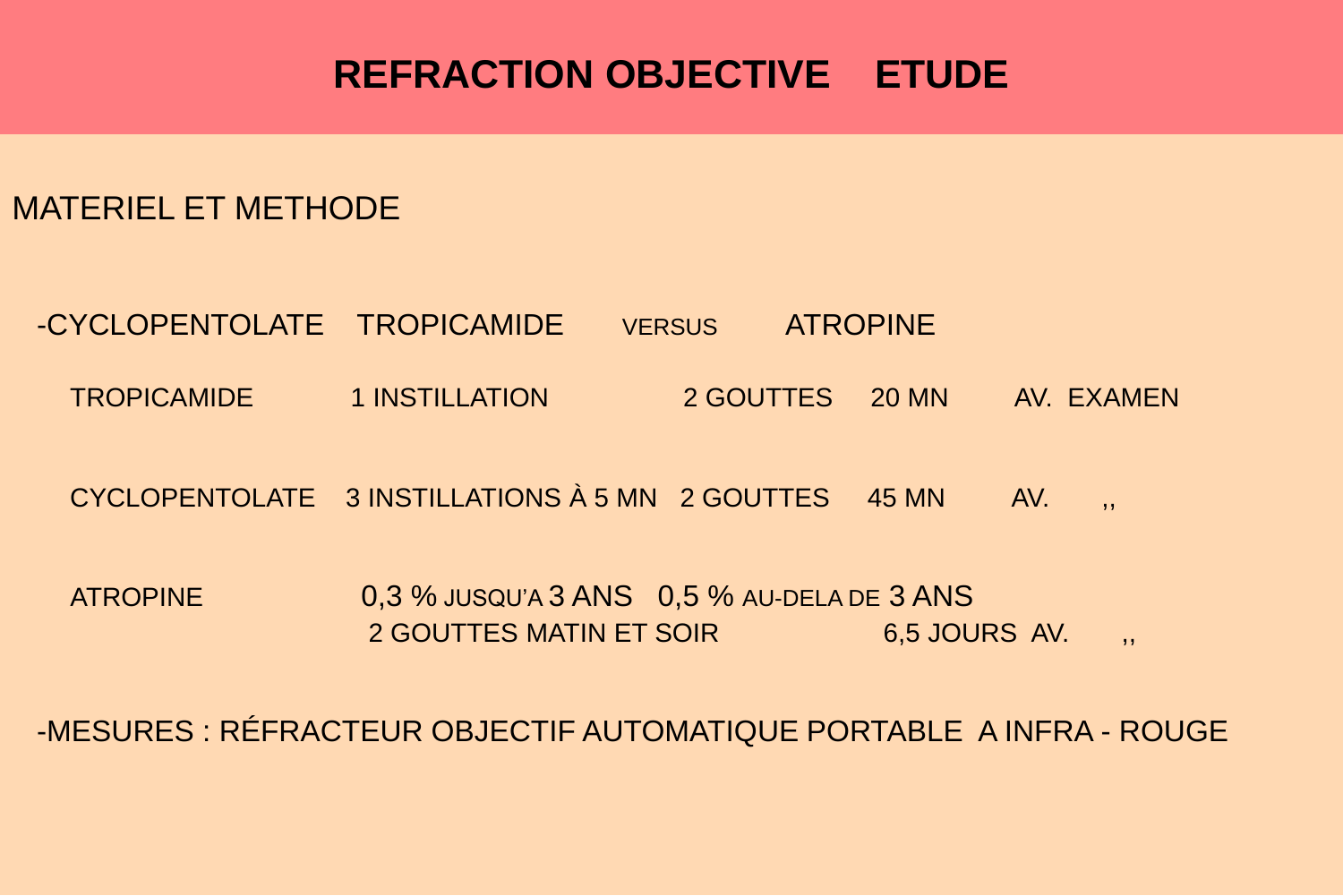## **REFRACTION OBJECTIVE RESULTATS**

# CORRECTION SPHERIQUE **Δ NETTE** DEPENDANTE DE L'ACCOMMODATION **-TROPICAMIDE VERSUS ATROPINE ΔP : 3,08 D ( σ : 1,10 ) -CYCLOPENTOLATE VERSUS ATROPINE ΔP : 1,57 D ( σ : 0,84 )**

### CORRECTION CYLINDRIQUE **Δ NON SIGNIFICATIVE**

#### PUISSANCE ET AXE DEPENDANTS DU DIOPTRE CORNEEN ANTÉRIEUR

#### AUCUN EFFET SYSTEMIQUE INDESIRABLE

COMPRIMER ET EPONGER L' ANGLE INTERNE AVEC UNE COMPRESSE NE PAS LAISSER LE FLACON À LA PORTEE DES ENFANTS VIDER ET JETER LE FLACON APRES USAGE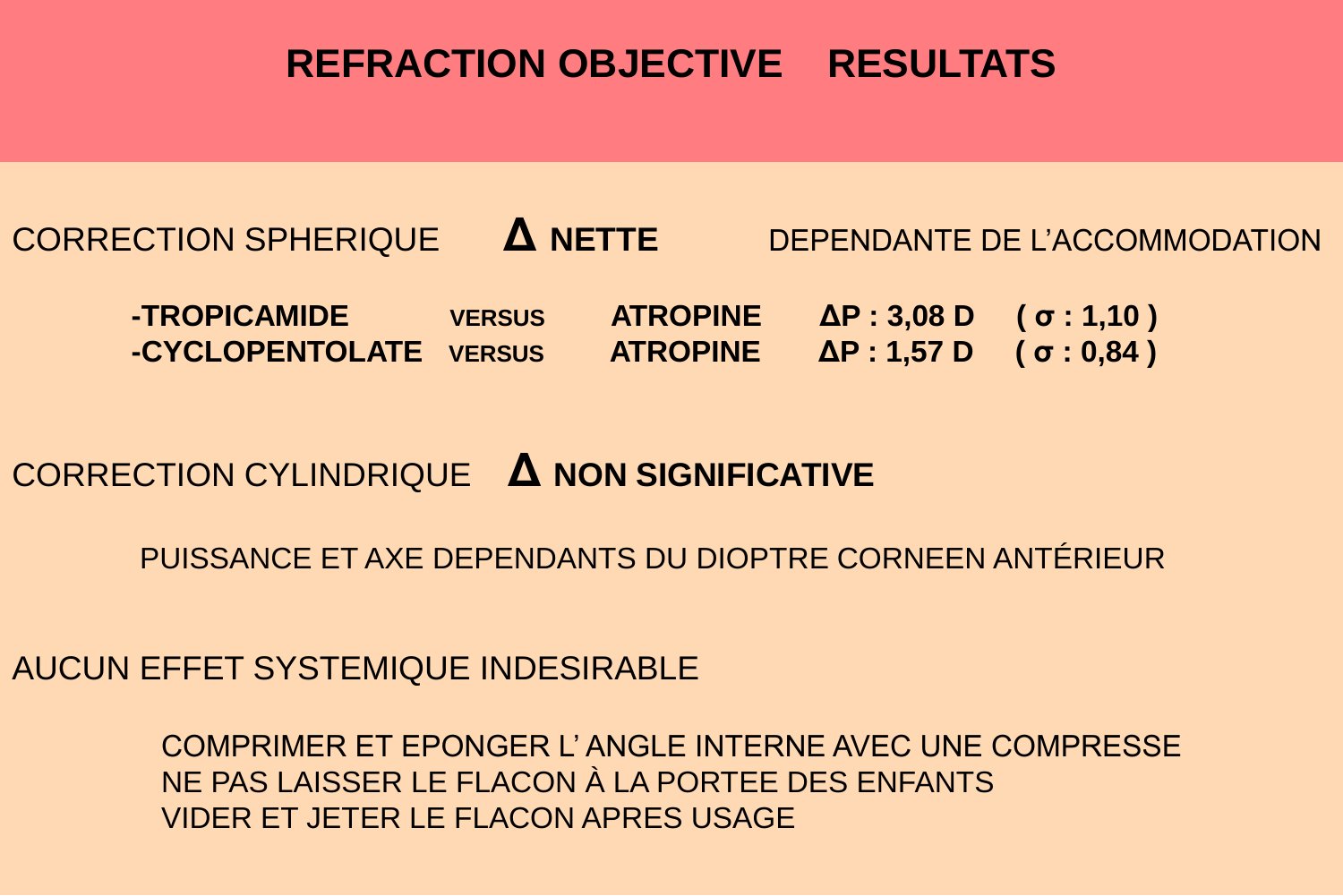# **BILAN PRE - OPERATOIRE DU STRABISME**

Tiphaine B. 4 ans

STRABISME CONVERGENT ALTERNANT CONGENITAL S/C E<sup>T</sup>80 E<sup>T</sup>90 A/C APRES CYCLOPENTOLATE  $+1,25$  (+0,5 à 0)  $10/10$  E<sup>T</sup>50 E<sup>T</sup>60 +1,50 (+1 à 130) 10/10 A/C APRES ATROPINE A 0,5 % 6 JOURS  $+3,00$  (+0,25 à 170) 10/10 E<sup>T</sup>35 E<sup>'T</sup>45

+3,00 (+0,50 à 135) 10/10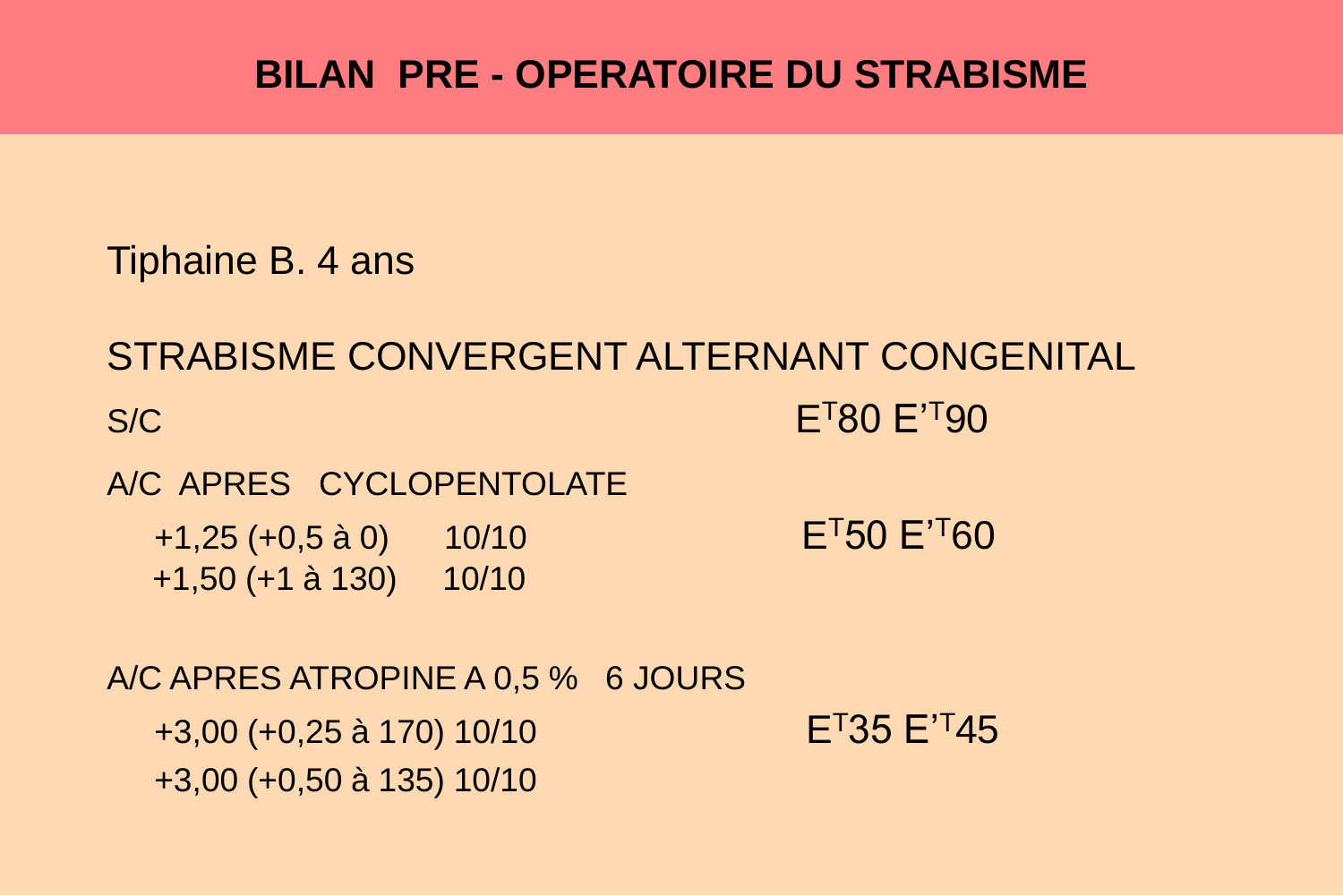### **REFRACTION OBJECTIVE DISCUSSION**

### -ATROPINE

# EXAMEN DE REFERENCE INCONTOURNABLE

- -INDISPENSABLE DANS LE BILAN DU STRABISME
- -PLUS CONTRAIGNANT POUR LES PARENTS
- MISE AU REPOS DE L' ACCOMMODATION PENDANT 15 JOURS

EXAMEN A LA FAVEUR DE VACANCES POUR NE PAS GENER LA SCOLARITÉ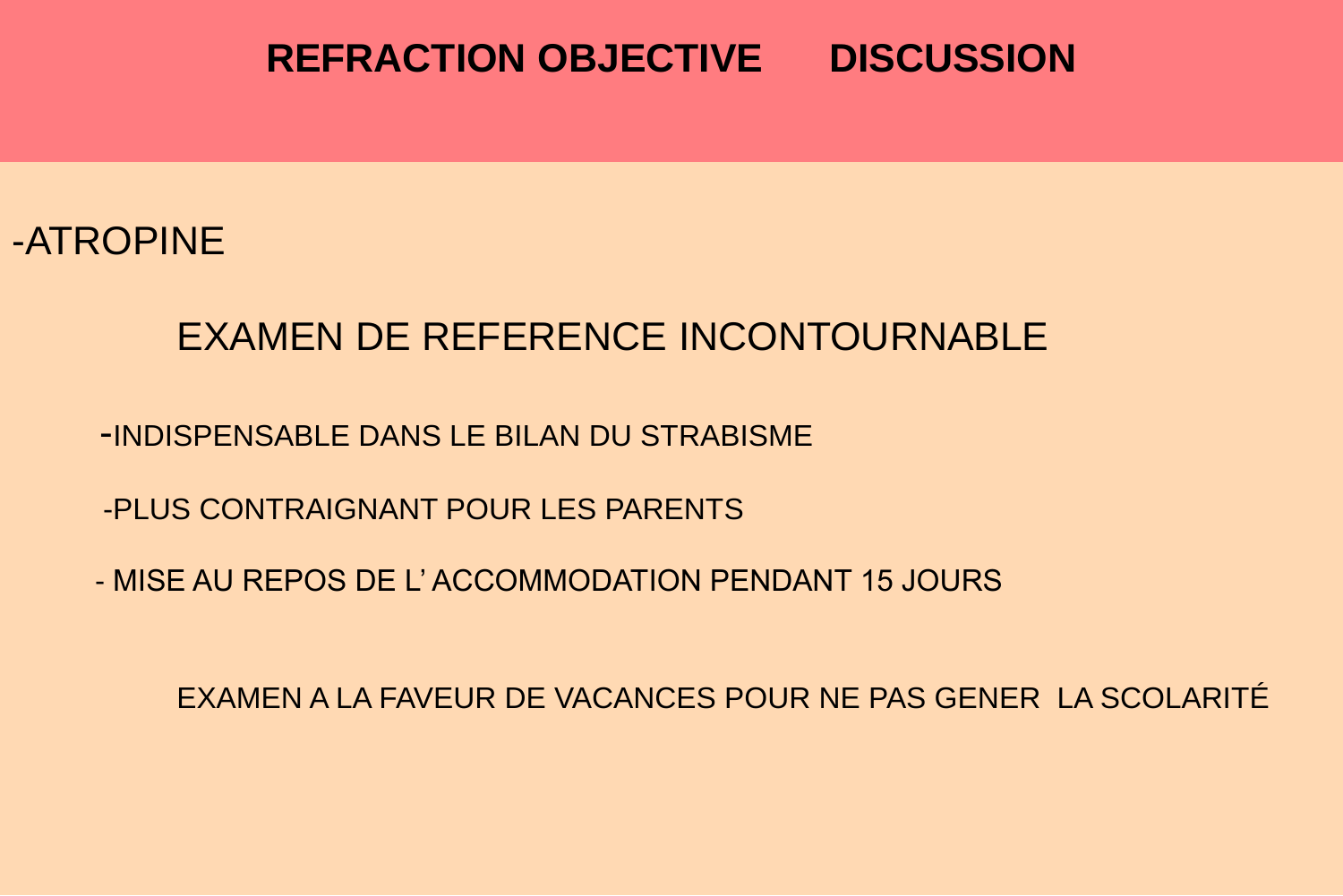## **REFRACTION OBJECTIVE DISCUSSION**

#### **-**CYCLOPENTOLATE

-UTILISATION PLUS AISEE : 45 À 60 MINUTES

-CYCLOPLEGIE INFERIEURE ET MOINS FIABLE : TANTÔT PROCHE, TANTÔT TRES ELOIGNEE DE LA MESURE SOUS ATROPINE SANS QUE L' ON PUISSE DEVINER CHEZ QUELS ENFANTS

-CONSEQUENCE : **ERREURS BILAN ORTHOPTIQUE D' UN STRABISME CORRECTION OPTIQUE TOTALE**

-PLUTÔT INDIQUE DANS LA SURVEILLANCE D' UNE REFRACTION INITIALEMENT MESUREE SOUS ATROPINE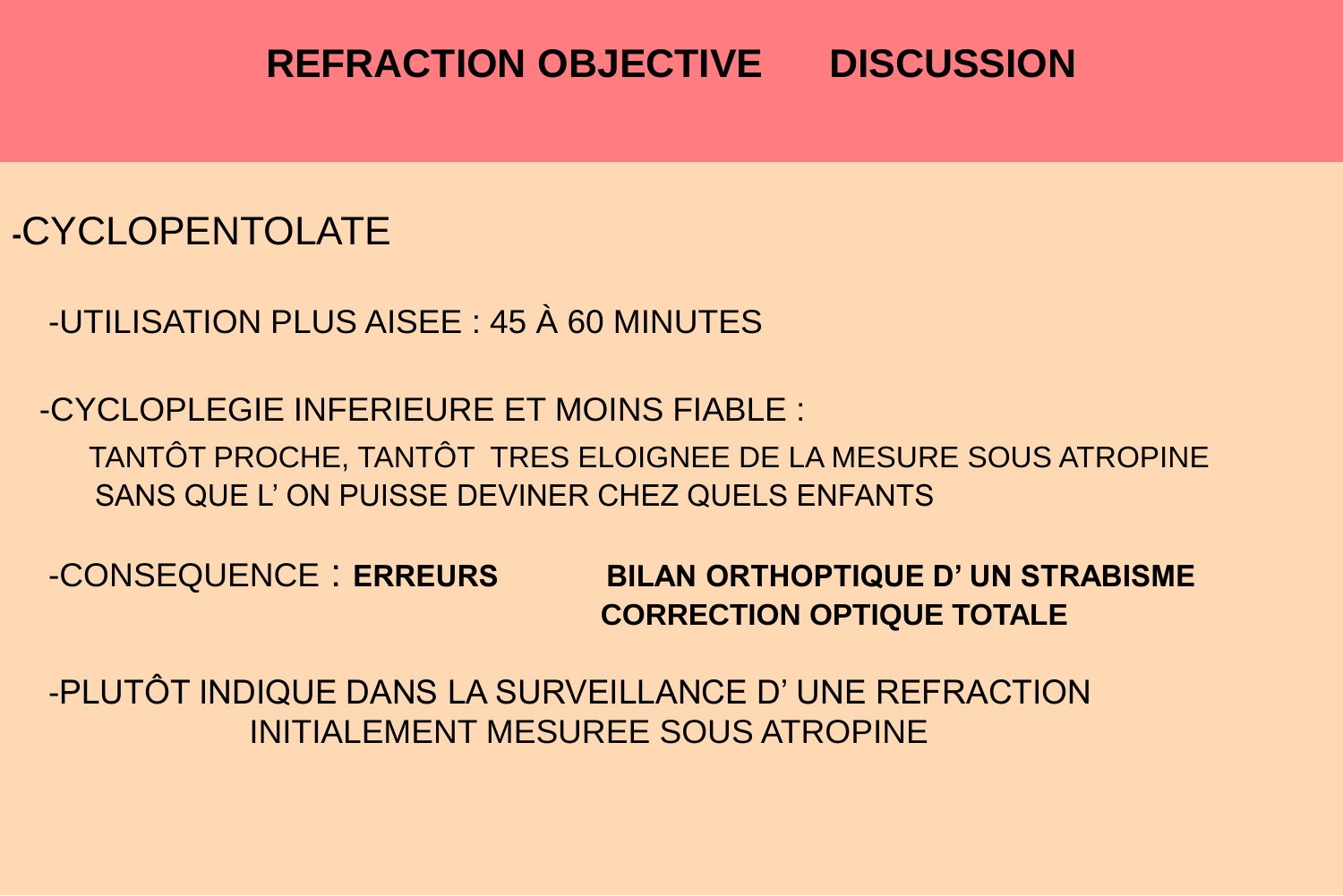### **REFRACTION OBJECTIVE DISCUSSION**

-TROPICAMIDE

A PEINE CYCLOPLEGIQUE

ESSENTIELLEMENT MYDRIATIQUE DESTINE A L' EXAMEN DU CRISTALLIN ET DU FOND D' OEIL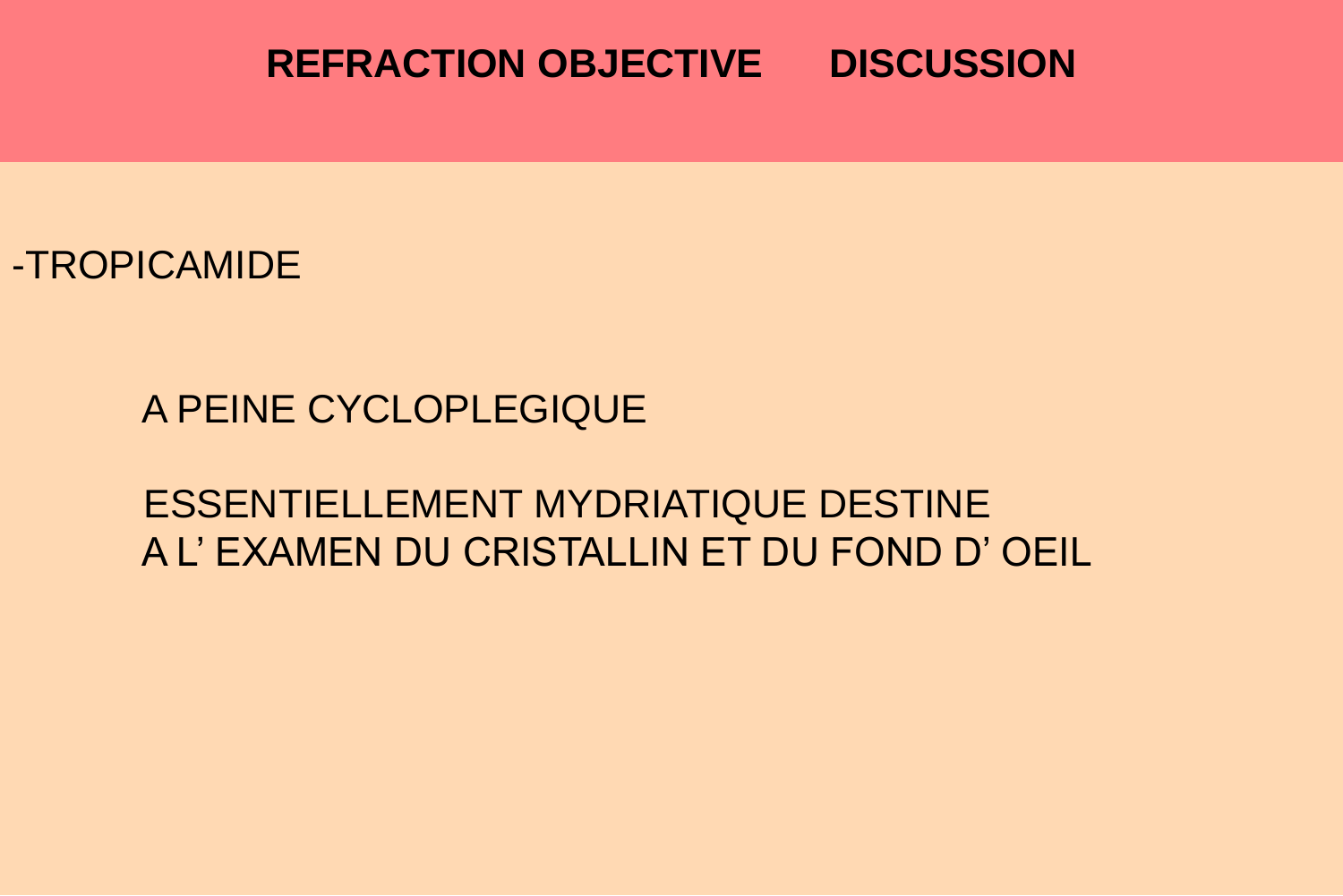# **REFRACTION OBJECTIVE BIBLIOGRAPHIE**

### CES RÉSULTATS CORROBORENT CEUX DE L' ÉTUDE PUBLIÉE PAR

GHAZI I. et Coll. ETUDE COMPARATIVE ENTRE LA CYCLOPLÉGIE SOUS ATROPINE ET LA CYCLOPLÉGIE SOUS CYCLOPENTOLATE

OPHTALMOLOGIE; 1991;5:390-392